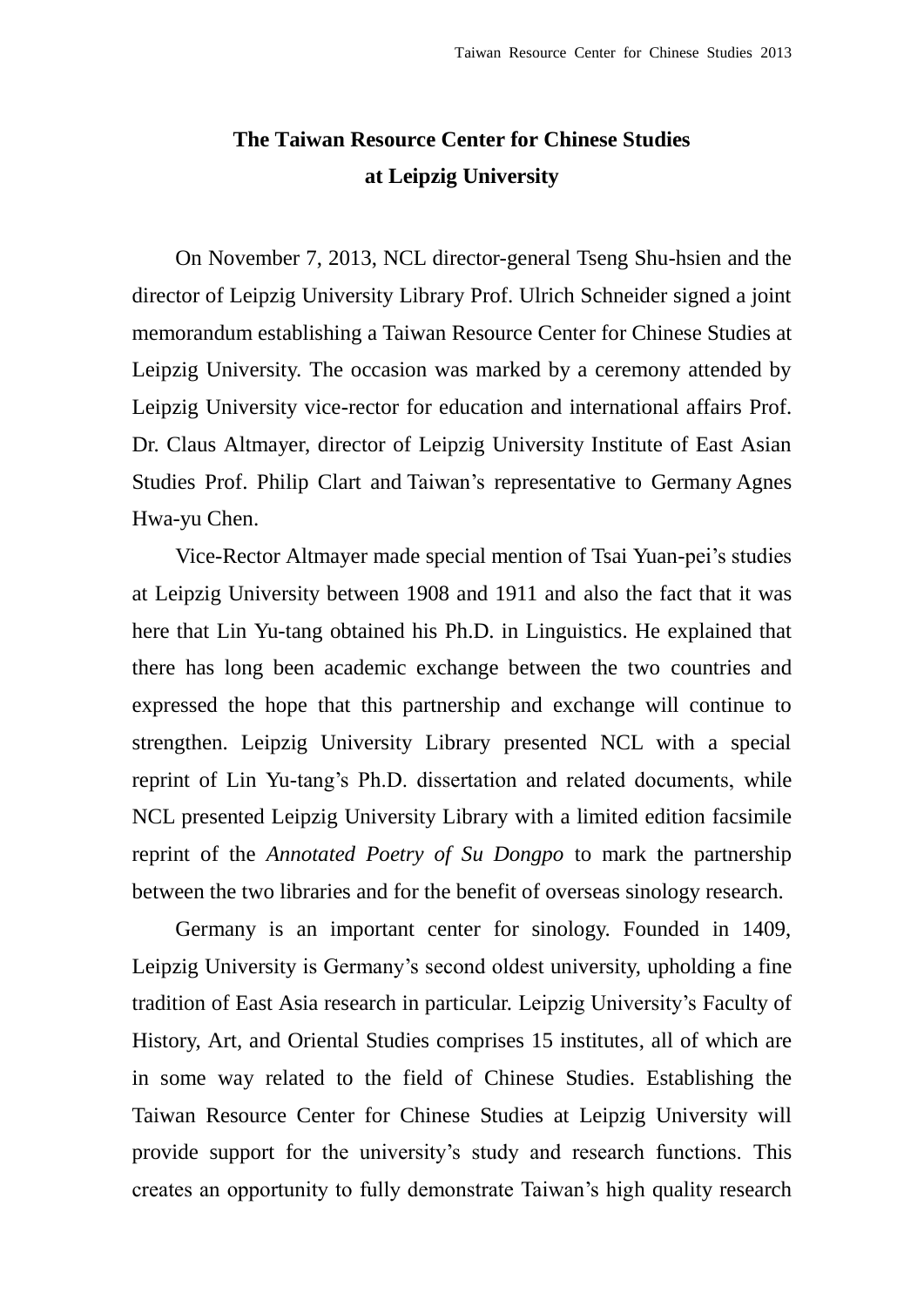publications and audio-visual materials, NCL's digital resources and related Taiwanese research. Institute of East Asian Studies director Prof. Philip Clart believes that the creation of the Taiwan Resource Center for Chinese Studies will not only greatly benefit Chinese Studies research at Leipzig University, but will also have the effect of attracting young scholars there to read Chinese Studies.



NCL director-general Tseng Shu-hsien delivers a speech



NCL director-general Tseng Shu-hsien (seated right) and director of Leipzig University Library Prof. Ulrich Schneider (seated left) sign a joint memorandum establishing the Taiwan Resource Center for Chinese Studies at Leipzig University.